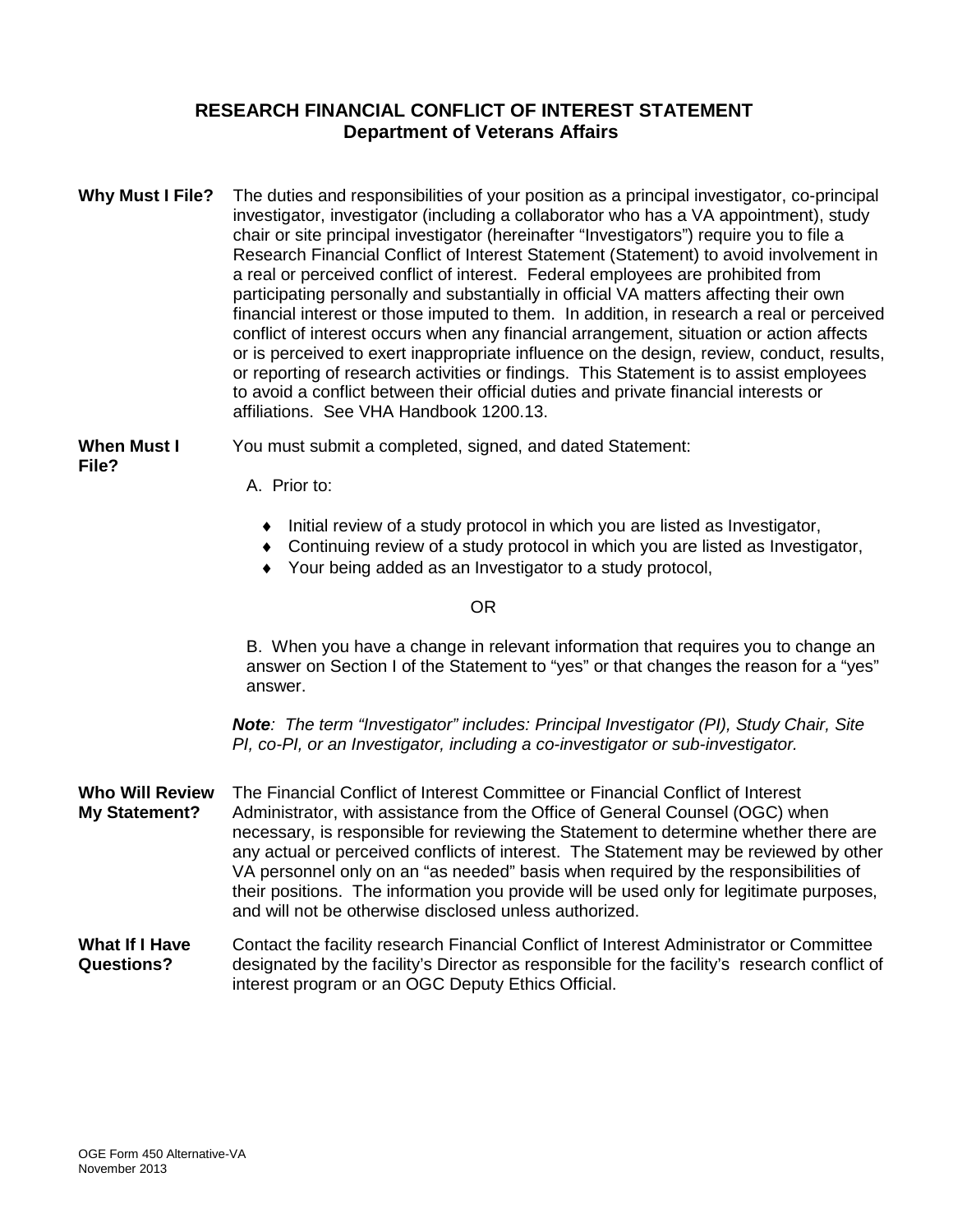### **RESEARCH FINANCIAL CONFLICT OF INTEREST STATEMENT Department of Veterans Affairs**

**INSTRUCTIONS:** Complete this Statement to the best of your knowledge. Answering any question in the affirmative does not itself prevent you from conducting VA research or receiving VA funding. You will, however, need to provide additional information so that a determination can be made of how to best manage any conflict of interest that may be identified.

### **IMPORTANT DEFINITIONS:**

*AFFECT THE FINANCIAL INTEREST* – Means the possibility to impact, either positively or negatively, the value or amount of financial interest to any degree whatsoever.

*CLOSE RELATIVE* – An individual who is related as father, mother, son, daughter, brother, sister, uncle, aunt, first cousin, nephew, niece, father-in-law, mother-in-law, son-in-law, daughter-in-law, brother-in-law, sister-in-law, stepfather, stepmother, stepson, stepdaughter, stepbrother, stepsister, half-brother, or half-sister.

*DEPENDENT CHILD* – A son, daughter, stepson, or stepdaughter and who either is (i) unmarried, under age 21, and living in your house, **or** (ii) considered dependent under the U.S. tax code.

*ENTITY* - Any person, for-profit or non-profit organization, institution (including a university), corporation, partnership, or governmental agency (other than a Federal agency).

*OUTSIDE EMPLOYER* – An entity with which you serve as officer, director, trustee, general partner, or employee.

| NAME (Last, First, Middle)                                                          |  |                                                                                                                        |  |  |
|-------------------------------------------------------------------------------------|--|------------------------------------------------------------------------------------------------------------------------|--|--|
| <b>DUTY STATION</b>                                                                 |  | <u> 1989 - Johann John Stoff, deutscher Stoffen und der Stoffen und der Stoffen und der Stoffen und der Stoffen un</u> |  |  |
| <b>TELEPHONE AND VA EMAIL</b>                                                       |  |                                                                                                                        |  |  |
| <b>NAME OF STUDY</b>                                                                |  |                                                                                                                        |  |  |
| NAME OF PI AT YOUR FACILITY                                                         |  |                                                                                                                        |  |  |
| <b>SPONSOR OF STUDY</b>                                                             |  |                                                                                                                        |  |  |
| <b>FUNDING SOURCE</b><br><u> 1989 - Johann Stoff, amerikansk politiker (* 1908)</u> |  |                                                                                                                        |  |  |
|                                                                                     |  |                                                                                                                        |  |  |
| THIS IS A COOPERATIVE STUDIES PROGRAM STUDY LYES<br>$\square$ No                    |  |                                                                                                                        |  |  |
| <b>I DO NOT HAVE AN APPOINTMENT WITH THE UNIVERSITY AFFILIATE</b><br>$\Box$         |  |                                                                                                                        |  |  |
| $\Box$<br>HAVE A SALARIED APPOINTMENT WITH THE UNIVERSITY AFFILIATE                 |  |                                                                                                                        |  |  |
| $\Box$                                                                              |  |                                                                                                                        |  |  |

**□** I HAVE A NON-SALARIED APPOINTMENT WITH THE UNIVERSITY AFFILIATE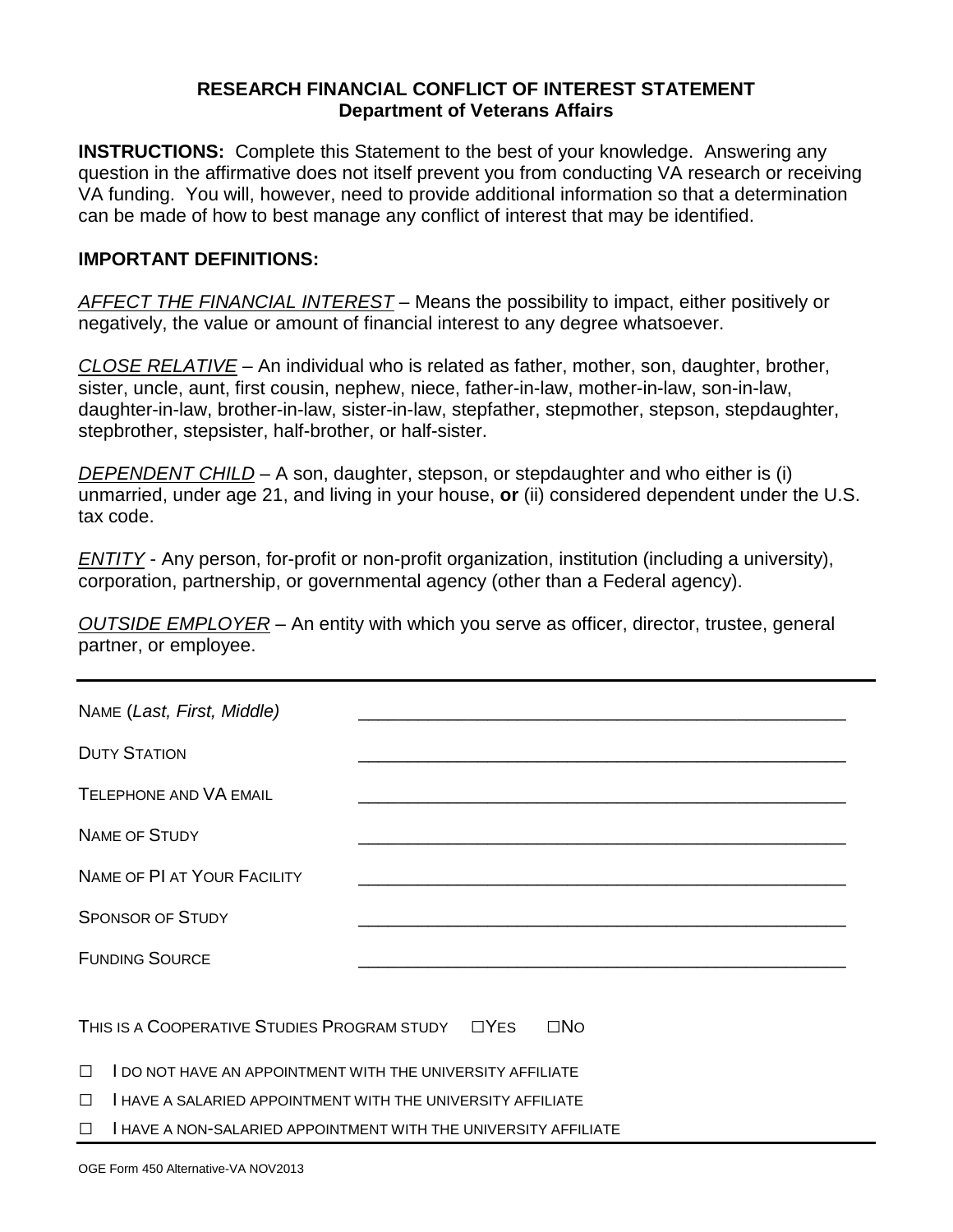# **SECTION I**

| 1. INCOME AND COMPENSATION. Do you, your spouse, dependent<br>Yes $\Box$<br>child or general partner receive income or other compensation (including<br>non-Federal salary, consulting fees, honoraria, gifts, and in-kind<br>compensation) from an entity (including the university affiliate) whose<br>financial interests could be affected by this study?                                                                                                                                                                                                                                                                       |               |              |  |  |  |
|-------------------------------------------------------------------------------------------------------------------------------------------------------------------------------------------------------------------------------------------------------------------------------------------------------------------------------------------------------------------------------------------------------------------------------------------------------------------------------------------------------------------------------------------------------------------------------------------------------------------------------------|---------------|--------------|--|--|--|
| 2. BUSINESS RELATIONSHIPS.<br>A. Current Relationships: Are you, your spouse, dependent child,<br>Yes $\Box$<br>No $\square$<br>general partner or parent serving, or seeking to serve, as officer, director,<br>trustee, general partner, agent, attorney, consultant, contractor or<br>employee (paid or unpaid) with any entity (other than the Federal<br>Government, but including the university affiliate) whose financial interest<br>could be affected by this study?                                                                                                                                                      |               |              |  |  |  |
| B. Covered Relationships: Could this study affect the financial interest of<br>you, your spouse, close relative, household member or general partner?                                                                                                                                                                                                                                                                                                                                                                                                                                                                               | Yes $\Box$    | No $\square$ |  |  |  |
| C. Relationships in the Past Year: Have you, within the last year, served<br>as an officer, director, trustee, general partner, agent, attorney,<br>consultant, contractor or employee for any entity whose financial interest<br>could be affected by this study?                                                                                                                                                                                                                                                                                                                                                                  | Yes $\Box$    | No $\square$ |  |  |  |
| D. Business Arrangement or Agreements: Are you seeking, negotiating<br>for, or do you have, any business arrangement or agreement, such as a<br>future employment agreement, re-employment rights, consultant<br>agreement, pending severance arrangement or retirement plan, with any<br>entity whose financial interest could be affected by this study?                                                                                                                                                                                                                                                                          | Yes $\square$ | No $\square$ |  |  |  |
| 3. INTELLECTUAL PROPERTY. With respect to intellectual property<br>that could be affected by this study, are you, your spouse, dependent<br>child, general partner, or outside employer:                                                                                                                                                                                                                                                                                                                                                                                                                                            | Yes $\Box$    | No $\square$ |  |  |  |
| listed as the inventor on an invention disclosure or a patent<br>(i)<br>application;<br>(ii) the owner of any intellectual property;<br>(iii) the holder of a license of a patent, copyright, software or other<br>intellectual property;<br>(iv) entitled to earn royalties now or in the future;<br>(v) the author of written materials that are, or are going to be,<br>commercialized;<br>(vi) otherwise earning compensation from, or have a financial interest<br>in, intellectual property (not covered elsewhere in this form); OR<br>(vii) holding any other financial relationship not covered elsewhere in<br>this form? |               |              |  |  |  |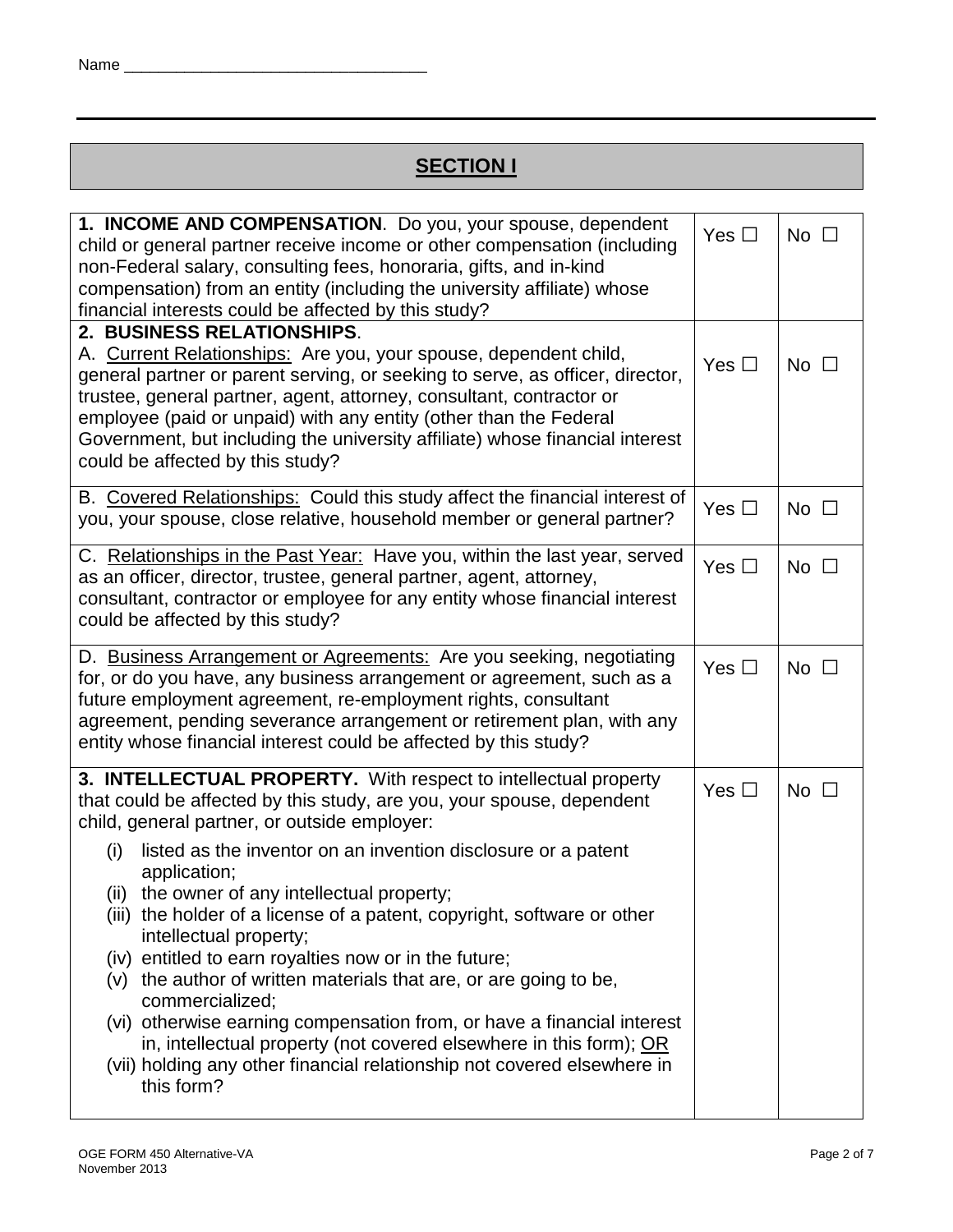### Name

| 4. NON-PUBLICLY TRADED COMPANIES. Do you, your spouse,<br>dependent child, or general partner have any stock, stock options, or<br>other equity interest in a non-publicly traded company whose financial<br>interest could be affected by this study?                                                                                                                                                                                                                                                             | Yes $\Box$ | No $\square$ |
|--------------------------------------------------------------------------------------------------------------------------------------------------------------------------------------------------------------------------------------------------------------------------------------------------------------------------------------------------------------------------------------------------------------------------------------------------------------------------------------------------------------------|------------|--------------|
| 5. SPECIFIC TYPES OF FINANCIAL INTERESTS.<br>A. Publicly-Traded Companies: Do you, your spouse, or dependent child<br>(in the aggregate) own or have an equity interest (stock ownership, stock<br>options, etc.) valued at more than \$15,000 in a publicly-traded company<br>or companies (aggregate value of all stocks in all such companies)<br>whose financial interest could be affected by this study? Note: This does<br>not include stock controlled through a diversified mutual fund or a blind trust. | Yes $\Box$ | No $\square$ |
| B. Sector Mutual Funds: Do you, your spouse, or dependent child (in<br>the aggregate) have equity holdings valued at more than \$50,000 in any<br>sector mutual fund (or funds that concentrate in the same sector) whose<br>holdings could be affected by this study? Note: A sector mutual fund<br>concentrates its investments in an industry, business, single country other than<br>the United States, or bonds of a single State within the United States.                                                   | Yes $\Box$ | No $\square$ |



- **If you answered "yes" to any of the statements in Section I, you must fill out Section II.**
- **If you answered "no" to all statements in Section I, skip Section II, and proceed to Section III.**

# **SECTION II: SUPPLEMENTAL INFORMATION**

Please attach additional pages, if you need more space to fully respond.

**1. INCOME AND COMPENSATION.** If you answered yes in paragraph 1 of Section I, explain the source, value, and reason for the income or other compensation.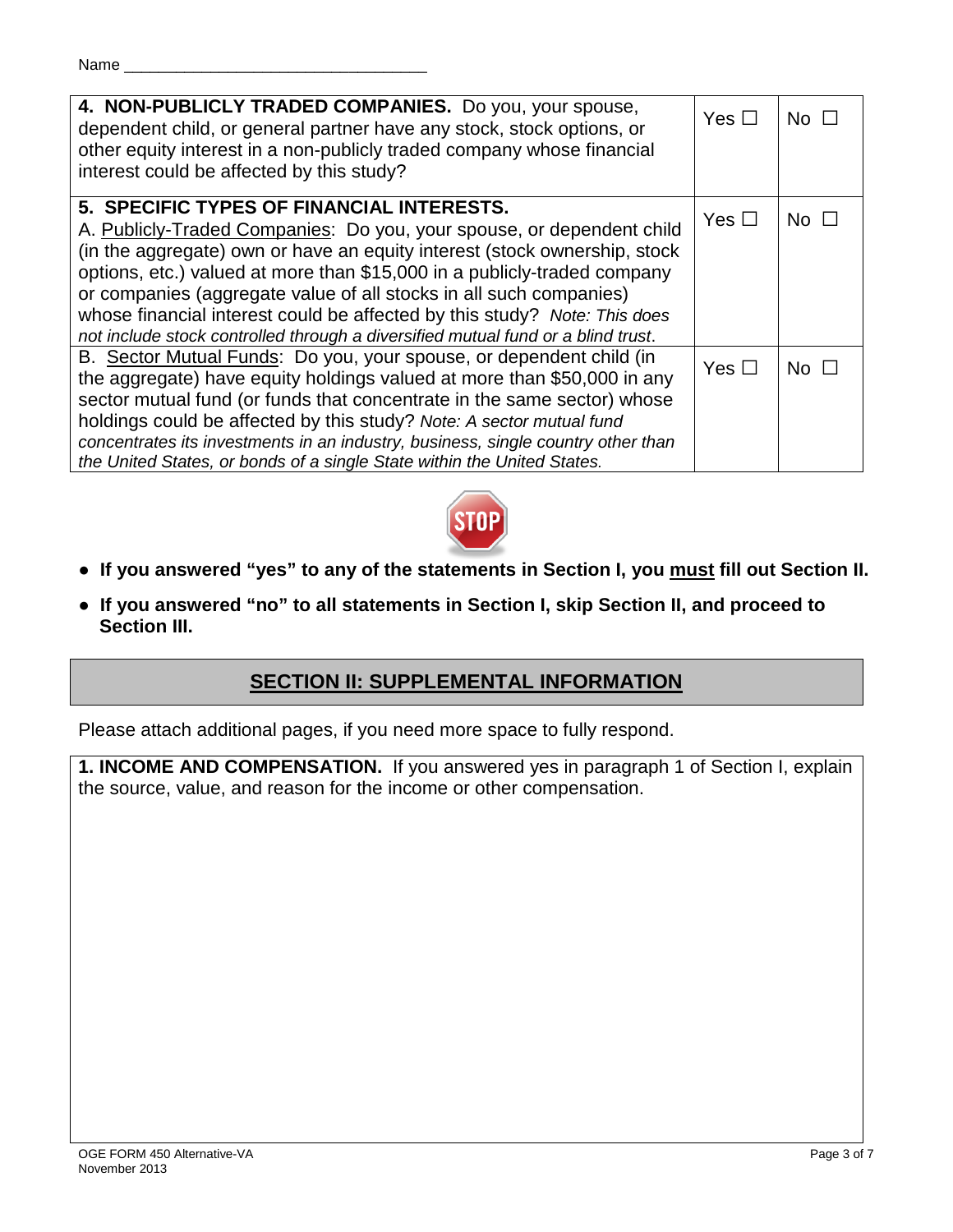# **2. BUSINESS RELATIONSHIPS**

A. Current or Future Relationships. If you answered yes in paragraph 2.A. of Section I, provide: (i) relationship to you of person serving or seeking to serve, (ii) the name of the entity in which the person serves/seeks to serve, (iii) the type of business, and (iv) how the entity's financial interest could be affected by this study.

B. Covered Relationships. If you answered yes in paragraph 2.B. of Section I, identify: (i) the relationship between you and the person whose financial interest could be affected by this study, (ii) how this person's financial interest could be affected by this study.

C. Relationships in Past Year. If you answered yes in paragraph 2.C. of Section I, provide: (i) name of the outside business, (ii) the type of business; (iii) your position with the outside business, and (iv) the date your relationship with the business ended.

D. Business Arrangement or Agreements. If you answered yes in paragraph 2.D. of Section I, provide: (i) name of entity with whom you are seeking, negotiating, or have an arrangement, (ii) type of business conducted by entity, (iii) brief description of the arrangement or agreement you are seeking, negotiating, or have with the entity, and (iv) description of the entity's relation to this study.

**3. INTELLECTUAL PROPERTY.** If you answered yes in paragraph 3 in Section I, identify: (i) what you, your spouse, dependent child, general partner, or outside employer has, and (ii) how it could be affected by this study.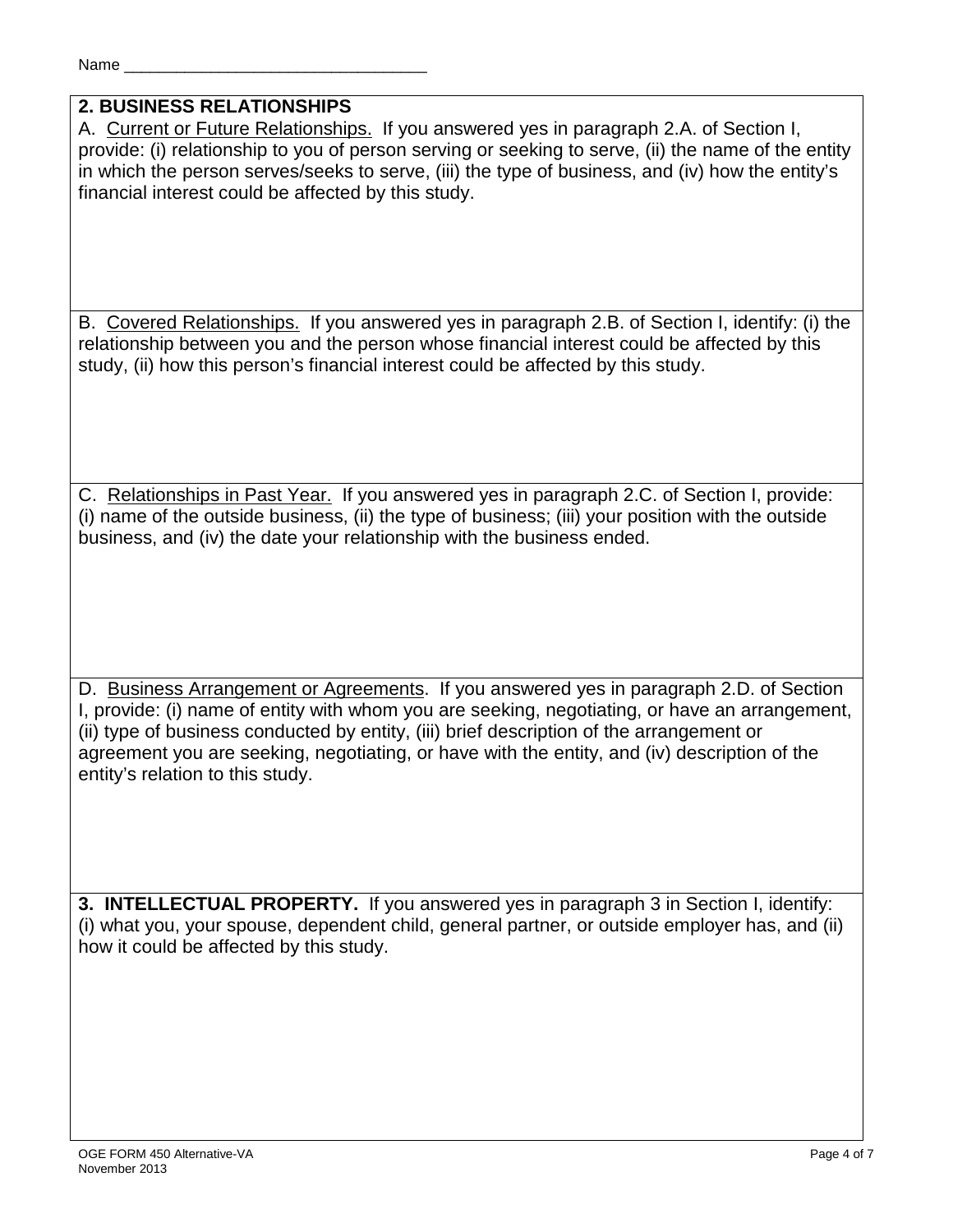| 4. NON-PUBLICLY TRADED COMPANIES. If you answered yes in paragraph 4 of Section<br>I, provide additional information below.                                                                             |
|---------------------------------------------------------------------------------------------------------------------------------------------------------------------------------------------------------|
|                                                                                                                                                                                                         |
|                                                                                                                                                                                                         |
| Describe the nature of the company and how its financial interest could be affected by this<br>study.                                                                                                   |
|                                                                                                                                                                                                         |
|                                                                                                                                                                                                         |
|                                                                                                                                                                                                         |
| <b>5. SPECIFIC TYPES OF FINANCIAL INTERESTS</b><br>A. Publicly Traded Companies. If you answered yes in paragraph 5.A. of Section I, provide<br>additional information below for each affected company. |
|                                                                                                                                                                                                         |
|                                                                                                                                                                                                         |
|                                                                                                                                                                                                         |
| Describe the company's business and how it is related to your area of research.                                                                                                                         |
|                                                                                                                                                                                                         |
|                                                                                                                                                                                                         |
|                                                                                                                                                                                                         |
|                                                                                                                                                                                                         |
|                                                                                                                                                                                                         |
| Describe the company's business and how it is related to your area of research.                                                                                                                         |
|                                                                                                                                                                                                         |
|                                                                                                                                                                                                         |
|                                                                                                                                                                                                         |
| B. Sector Mutual Funds. If you answered yes in paragraph 5.B. of Section I, identify the<br>names of the relevant fund(s).                                                                              |
|                                                                                                                                                                                                         |
|                                                                                                                                                                                                         |
|                                                                                                                                                                                                         |
|                                                                                                                                                                                                         |
|                                                                                                                                                                                                         |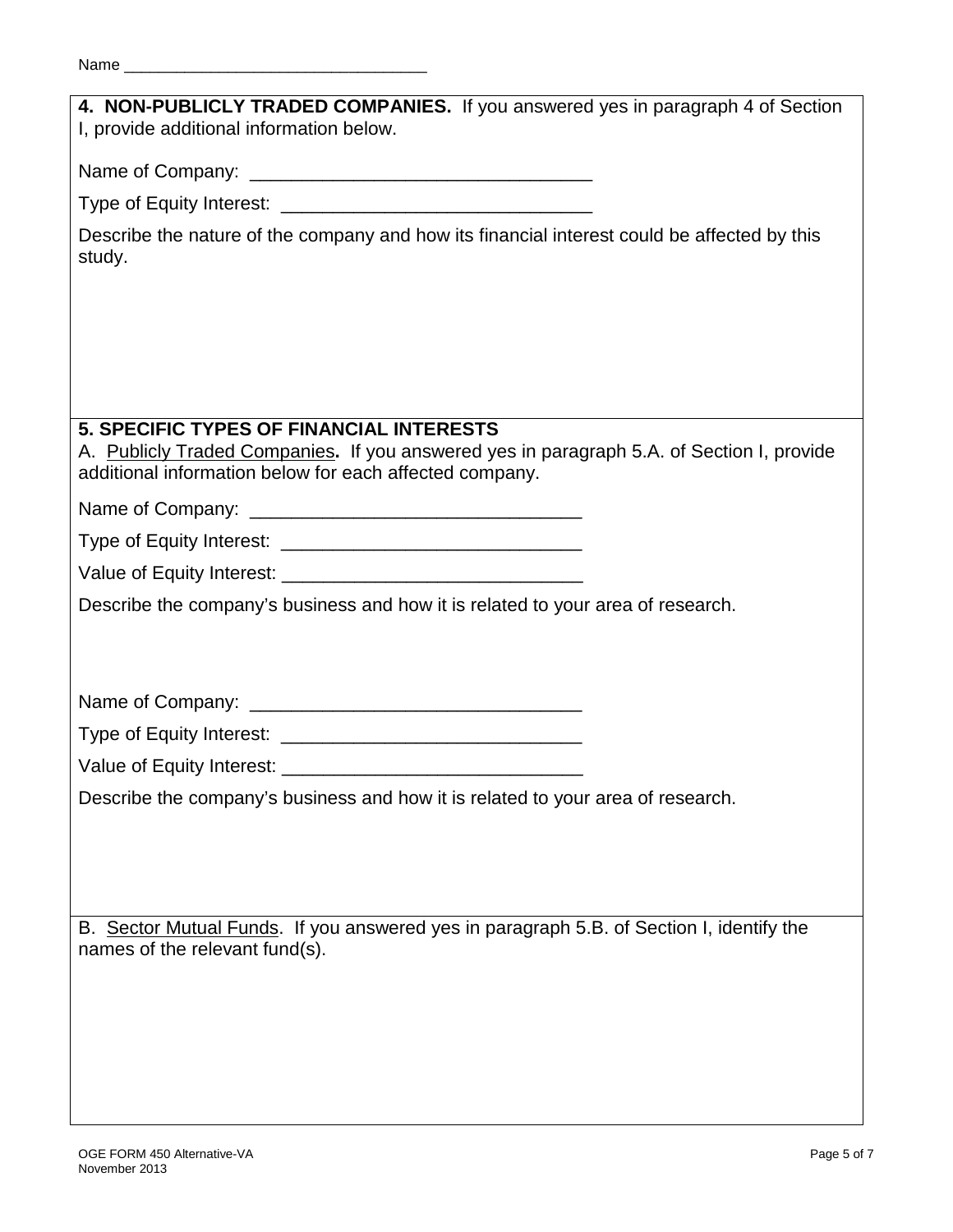# **SECTION III**

**All Investigators must read, initial, and sign the acknowledgement below. Submit completed Statement to the facility research Financial Conflict of Interest Administrator or Committee designated by the facility's Director as responsible for the facility's research conflict of interest program: a) in sealed envelope, b) as attachment to encrypted message, or c) by uploading to FCOI Committee/Administrator secure website, if applicable.**

## **Acknowledgement**

**By signing below, I certify that, to the best of my knowledge and belief, all of the information on this Statement is true, correct, and complete as of the date of my signature below, and I authorize the reviewer of this Statement to share the information contained herein with the appropriate Research and Development Committee and sub-committees on a need-to-know basis.** 

|           | I understand that false or fraudulent information on this Statement may be       |
|-----------|----------------------------------------------------------------------------------|
| (Initial) | grounds for not approving the research proposal and may be punishable by fine or |
|           | imprisonment (U.S. Code, Title 18, section 1001).                                |

**I agree to update relevant information, contact my supervisor, and notify the**<br>(initial) R&D Committee or appropriate sub-committee with respect to any new financ *(initial)* **R&D Committee or appropriate sub-committee with respect to any new financial interest(s) that requires me to change an answer in Section I of this Statement to "yes" or that changes the reason for a "yes" answer.** 

**\_\_\_\_\_ I understand that in addition to the disclosures required in this Statement, I am**  *(initial)* **subject to the criminal conflict of interest statutes at Title 18 of the United States Code, Chapter 11, and the Executive Branch Standards of Conduct at Title 5 of the Code of Federal Regulations, Part 2635. Violation of these provisions may be sanctioned by civil and criminal penalties, as well as employment-related discipline such as removal or suspension.** 

(Signature ) (Date Signed)

#### **For Use by Reviewing Official Only**

On the basis of information contained in this report, I conclude that the filer is in compliance with applicable laws and regulations, except as noted in the "comments" box below.

\_\_\_\_\_\_\_\_\_\_\_\_\_\_\_\_\_\_\_\_\_\_\_\_\_\_\_\_\_\_\_\_\_\_\_\_\_\_\_\_\_\_\_\_\_\_\_\_ \_\_\_\_\_\_\_\_\_\_\_\_\_\_ Signature and Title of Reviewing Official Date (mm/dd/yy)

Email Telephone

\_\_\_\_\_\_\_\_\_\_\_\_\_\_\_\_\_\_\_\_\_\_\_\_\_\_\_\_\_\_\_\_\_\_\_ \_\_\_\_\_\_\_\_\_\_\_\_\_\_\_\_\_\_\_\_\_\_\_\_\_

**□** I am the Facility Financial Conflict of Interest Administrator or Committee member authorized to certify **Statements** 

**□** I am an OGC Deputy Ethics Official

Comments: